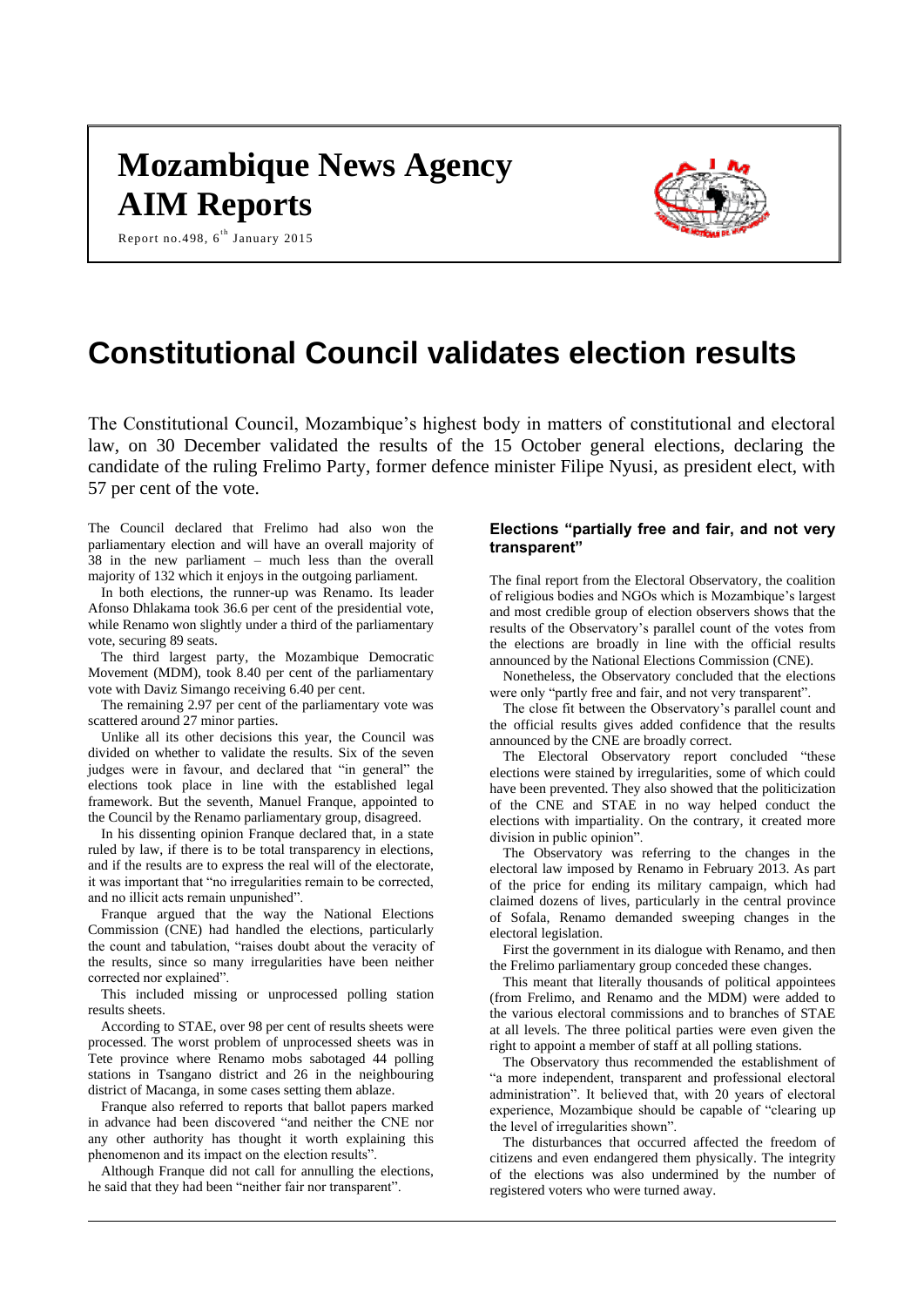# **Renamo threatens to boycott new parliament**

Renamo has threatened to boycott the new Assembly of the Republic, the Mozambican parliament, emerging from the general elections of 15 October.

The National Elections Commission (CNE) has announced that the deputies of the Assembly of the Republic will be sworn into office on 12 January. The 10 provincial assemblies, also elected on 15 October, will take office on 7 January.

Antonio Muchanga, the spokesperson for Renamo leader Afonso Dhlakama, told AIM that the Renamo deputies will not take their seats, either in parliament or in the provincial assemblies.

"No-one will take their seats", he declared. He said this decision had been taken by the Renamo National Political Commission. It flows from Renamo's rejection of the election results which it describes as fraudulent.

But it seems that the deputies from the second opposition force, the Mozambique Democratic Movement (MDM) will take their seats. Lutero Simango, head of the MDM parliamentary group in the outgoing parliament, told AIM "We are in favour of inclusion. We have never excluded ourselves".

He said the MDM was disappointed at the ruling by the Constitutional Council which validated the election results. Simango believed the Council could and should have taken a different position. However, he recognised that there is no appeal against Council rulings, "and so we have to accept it".

A parliamentary boycott would have serious consequences for Renamo. If the deputies do not take the oath of office they will not receive their substantial parliamentary salaries (and Renamo will not receive the state subsidy paid to parties with parliamentary representation). Furthermore, under the parliamentary standing orders, any deputies who do not take their seats within thirty days of the opening session automatically lose them.

As for the ten provincial assemblies, Frelimo enjoys a majority in five (Niassa, Cabo Delgado, Inhambane, Gaza and Maputo), and Renamo dominates three (Zambezia, Sofala and Tete). In the Nampula assembly, Frelimo and Renamo are tied on 46 seats each, which puts an unusual amount of power in the hands of the lone MDM member of that Assembly. In the Manica assembly, Frelimo has a one seat advantage over Renamo but that could disappear if another lone MDM member decides to vote with Renamo.

In detail, the composition of the ten provincial assemblies is as follows:

| Niassa:          | Frelimo 42 | Renamo 34  | MDM 4 |
|------------------|------------|------------|-------|
| Cabo Delgado:    | Frelimo 67 | Renamo 14  | MDM 1 |
| Nampula:         | Frelimo 46 | Renamo 46  | MDM 1 |
| Zambezia:        | Renamo 51  | Frelimo 37 | MDM 4 |
| Tete:            | Renamo 42  | Frelimo 37 | MDM 3 |
| Manica:          | Frelimo 40 | Renamo 39  | MDM 1 |
| Sofala:          | Renamo 45  | Frelimo 30 | MDM7  |
| <b>Inhambane</b> | Frelimo 58 | Renamo 11  | MDM 1 |
| Gaza:            | Frelimo 69 | Renamo 0   | MDM 1 |
| <b>Maputo:</b>   | Frelimo 59 | Renamo 12  | MDM 9 |

Nationally, of the 811 seats in the provincial assemblies, Frelimo won 485 (59.8 per cent), Renamo 294 (36.3 per cent), and the MDM 32 (3.9 per cent).

*\_\_\_\_\_\_\_\_\_\_\_\_\_\_\_\_\_\_\_\_\_\_\_\_\_\_\_\_\_\_\_\_\_\_\_\_\_\_\_\_\_*

*This is a condensed version of the AIM daily news service – for details contact* [pfauvet@live.com](mailto:pfauvet@live.com)

# **Mozambicans "heroes of their own liberation from poverty"**

President Armando Guebuza, in his New Year's message to the nation, has urged all Mozambicans to continue the struggle for the consolidation of national unity, self-esteem and peace in 2015.

This struggle, he added, should be based on the conviction that Mozambicans will be the heroes of their own liberation from poverty, and with their talents and their skills will build the well-being and prosperity of the Mozambican nation.

This was President Guebuza's last New Year's message as head of state, and so he declared that, in the year now beginning, the national agenda will be led by the winner of the 15 October presidential election, Filipe Nyusi, "to whom we should give our full support".

President Guebuza said that the October elections had been "an important landmark in the consolidation of multiparty democracy and in exploring the mechanisms for the participation of citizens in the enjoyment of their constitutional rights".

He added that the fraternal environment of the New Year festivities should also provide an occasion for reflecting on the achievements of each citizen in 2014, whether in improving his or her individual living conditions, or in implementing the national struggle against poverty.

President Guebuza believed that over the past year the country had continued to consolidate a sense of self-esteem and of Mozambican identity, as well as the promotion of peace and reconciliation

The President thanked Mozambique's international cooperation partners for their encouragement and multifaceted support for the country's development agenda, and for their respect for Mozambican sovereignty.

Looking back over his entire ten years in office, President Guebuza thanked all citizens for the support they had given him in the battle against poverty and for the welfare of the country.

# **Tax target surpassed**

The Mozambican Tax Authority (AT) surpassed its tax collection targets for 2014, according to its chairperson, Rosario Fernandes.

The tax collection target for 2014 was 147.3 billion meticais (about US\$4.68 billion). But at an AT meeting summarizing the year, Fernandes announced that, between 1 January and midday on 30 December, the AT had collected, and transferred to the government's Single Treasury Account (CUT) slightly more than 153.4 billion meticais.

Increased fiscal revenues mean a gradual decline in Mozambique's dependence on foreign aid. Twenty years ago foreign aid covered around 60 per cent of public expenditure, a figure which has now declined to just over 30 per cent.

The AT also surpassed the tax collection target in 2013 – then the plan was to collect 114 billion meticais in taxes, but the final figure was 124 billion.

Fernandes told the meeting that the target for 2015 is to collect 180 billion meticais in taxes. To reach this the AT would prioritise an expansion of the tax base. This would be achieved by increased registration of taxpayers (thus bringing more of the informal sector within the tax net), decentralizing tax offices, and stepping up the fight against tax evasion.

The AT also wants to increase the involvement of banks in tax collection. Currently taxpayers can use 11 out of the 20 registered commercial banks to pay their taxes, rather than going in person to the tax offices.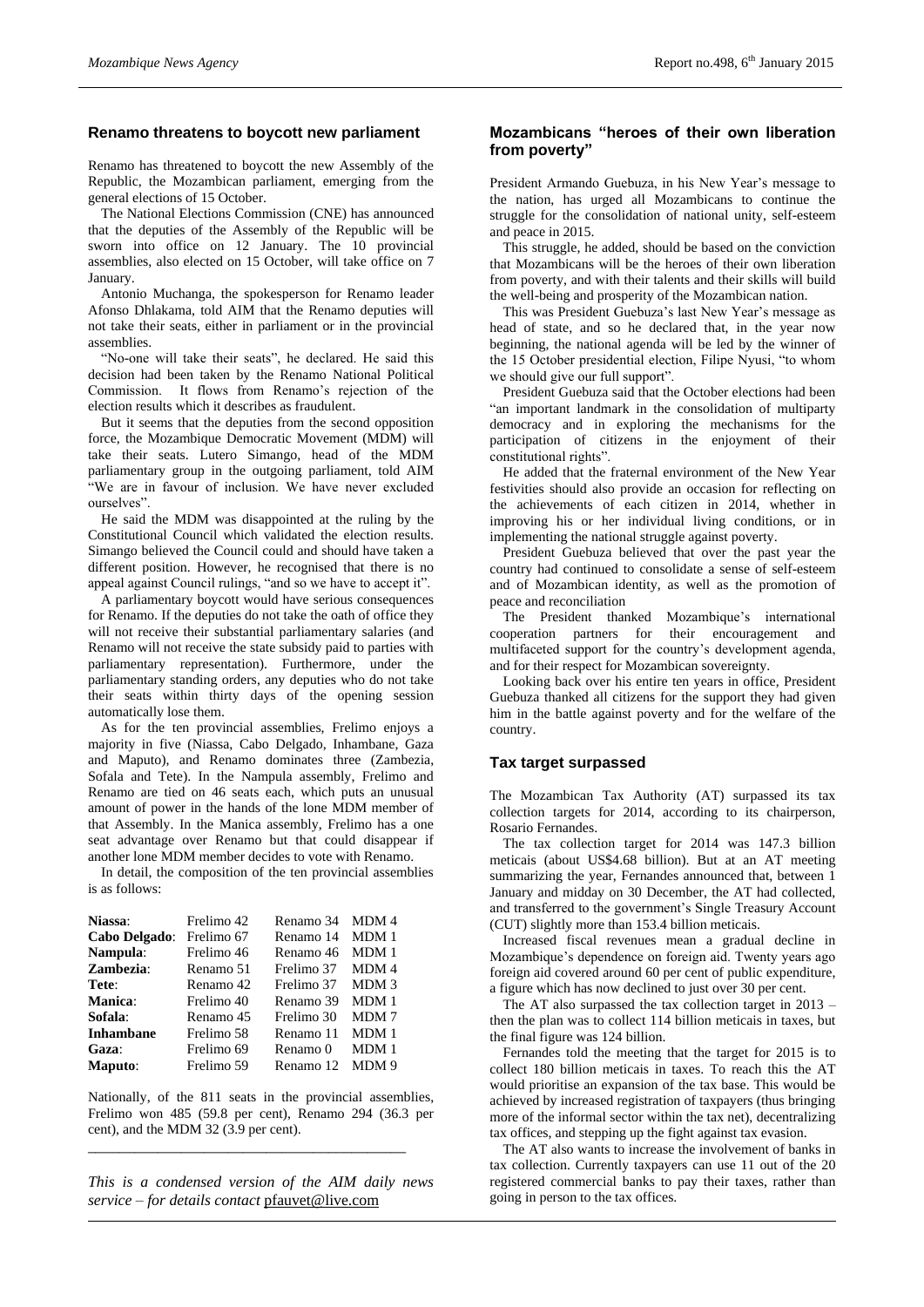# **Police refuse to comment on kidnapping**

The Mozambican police on 23 December declined to give any further information on the hunt for the kidnappers of Momad Bachir Suleimane, reputedly one of the richest men in the country, who was rescued from captivity on 2 December.

Asked about the case at his regular press briefing, the spokesperson for the General Command of the police, Pedro Cossa, said that until the case is completely cleared up the police would continue to hunt for clues. In the meantime, there would be no comment.

The police story is that Bachir, after 38 days in captivity, was rescued in the town of Macia in the southern province of Gaza. The rescue operation was supposedly carefully planned – which makes it surprising that the police were unable to arrest any of the kidnappers.

The kidnappers are said to have dumped Bachir in Macia once they realized that the police were on their trail. Thirty heavily armed policemen were involved – yet somehow they let the kidnap gang slip through their fingers.

The three detainees whom the police presented to reporters on were not arrested in Macia but in Bobole, in Maputo province, and in Machava, on the outskirts of Maputo city. They were supposedly among the men who guarded the hideouts where Bachir was kept.

Bachir told reporters that his captors were Zimbabweans and South Africans, yet the three men arrested are all Mozambicans

Among the other oddities in the case are that Bachir says he was mistreated and half starved. He claimed that he was in such despair that he contemplated suicide and attempted, without success, to slash his wrists. Yet within hours of his release, he was talking freely with journalists, with no visible signs of trauma, quite unlike earlier kidnap victims.

Bachir told reporters that he employs no bodyguards – which contradicts a statement made by Deputy Interior Minister Jose Mandra shortly after the kidnapping that Bachir was unprotected because he had given his bodyguards the day off.

At the time, Mandra, cited by the independent television station STV, said "We know that Mr Bachir had personal security and on that day, from the information I have, he gave them time off. Why did he do that and precisely on that day? This is an aspect we have to take into account".

# **EMATUM purchases American fishing gear**

An American company, Hi-Liner Fishing Gear and Tackle Inc, of Green Cove Springs, Florida, has signed a contract to supply equipment to the fleet of fishing vessels of EMATUM (Mozambique Tuna Company).

According to reports in the Florida press, the company is providing monofilament line, hooks and other gear to develop Mozambique's long line tuna fishing industry.

Under the agreement Hi-Liner is also sending experienced American fishing captains to advise EMATUM.

One of these advisers, Mike Carney, who has been in Maputo for about a month, cited in the electronic version of the "Florida Times Union", said "we've always been encouraged to spread American technology. But if you don't bring the captain with it, it almost always fails".

He added "we're showing them how to make the vessels viable, even though they don't know how to use them. It's been tough. It was very hard getting the first boat away from the dock. It was very hard producing the first fish because they're expecting me to do what we do with catching fish, but I'm teaching these people from start to finish. I had only two people on the boat who had ever been to sea before. I have a 15-man crew, and I had to teach them everything".

Carney said he had to teach the crew how to bait the long lines used to catch the tuna, and how to clean the caught fish.

EMATUM was set up in 2013, and became controversial because it raised US\$850 million on the European bond market in order to acquire its equipment, notably 30 vessels purchased from a shipyard in the French city of Cherbourg. These are six patrol boats, and 30 fishing ships, a mix of trawlers and longliners.

The Mozambican government has guaranteed the debt to the bondholders, but is confident that EMATUM will be a profitable venture, and will not default on payments.

It points out that, until the creation of EMATUM, almost all tuna fishing in Mozambican waters was done by foreign vessels. About 200 foreign vessels were licensed to fish for tuna. According to Transport Minister Gabriel Muthisse (who is a former deputy fishing minister), the foreign companies were not even obliged to put into Mozambican ports to pick up their licences. These were normally faxed to their countries of origin.

Writing on his Facebook page, Muthisse said that, gradually, any company wishing to fish for tuna in Mozambican waters will have to base its vessels in Mozambican ports. "They will have to hire their crew in Mozambique", he wrote. "They will have to pay taxes in Mozambique. They will have to unload and process the fisheries produce and the by-catch in Mozambique, thus influencing the national accounts".

Muthisse argued that "all this will have a tremendous effect on the economy, on employment, on taxes, and on controlling catch levels". He believed that EMATUM was playing the role of a catalyst in these changes, which would damage those "powerful interests" which had become used "to doing whatever they like in our waters".

So far there has been only one EMATUM fishing expedition, and the boat concerned returned with a catch largely of tuna and swordfish. Some of the catch is being given away to orphanages and other charitable institutions for the festive season. The next EMATUM fishing trip is scheduled for January.

# **National Blood Centre inaugurated**

Prime Minister Alberto Vaquina on 22 December urged young Mozambicans to become blood donors since blood remains a "unique and irreplaceable medicine" which can only be obtained from human beings.

Vaquina was speaking at the inauguration of the National Blood Reference Centre, set up in Mavalane General Hospital in Maputo,

"Giving blood is an act of great generosity and solidarity", he declared. "Blood donors deserve our full support for the extraordinary contribution they make to the survival of other human beings".

The Centre and its equipment were financed by the United States government. US\$4.2 million were provided from PEPFAR (President's Emergency Plan for AIDS Relief) and the total American support for Mozambique's blood transfusion programme has now reached US\$13 million. Currently, the US is the only donor supporting this programme.

Despite the great increase in blood donations over the past decade, the Mozambican health service is still seriously short of blood. Currently only half the blood needed is being donated.